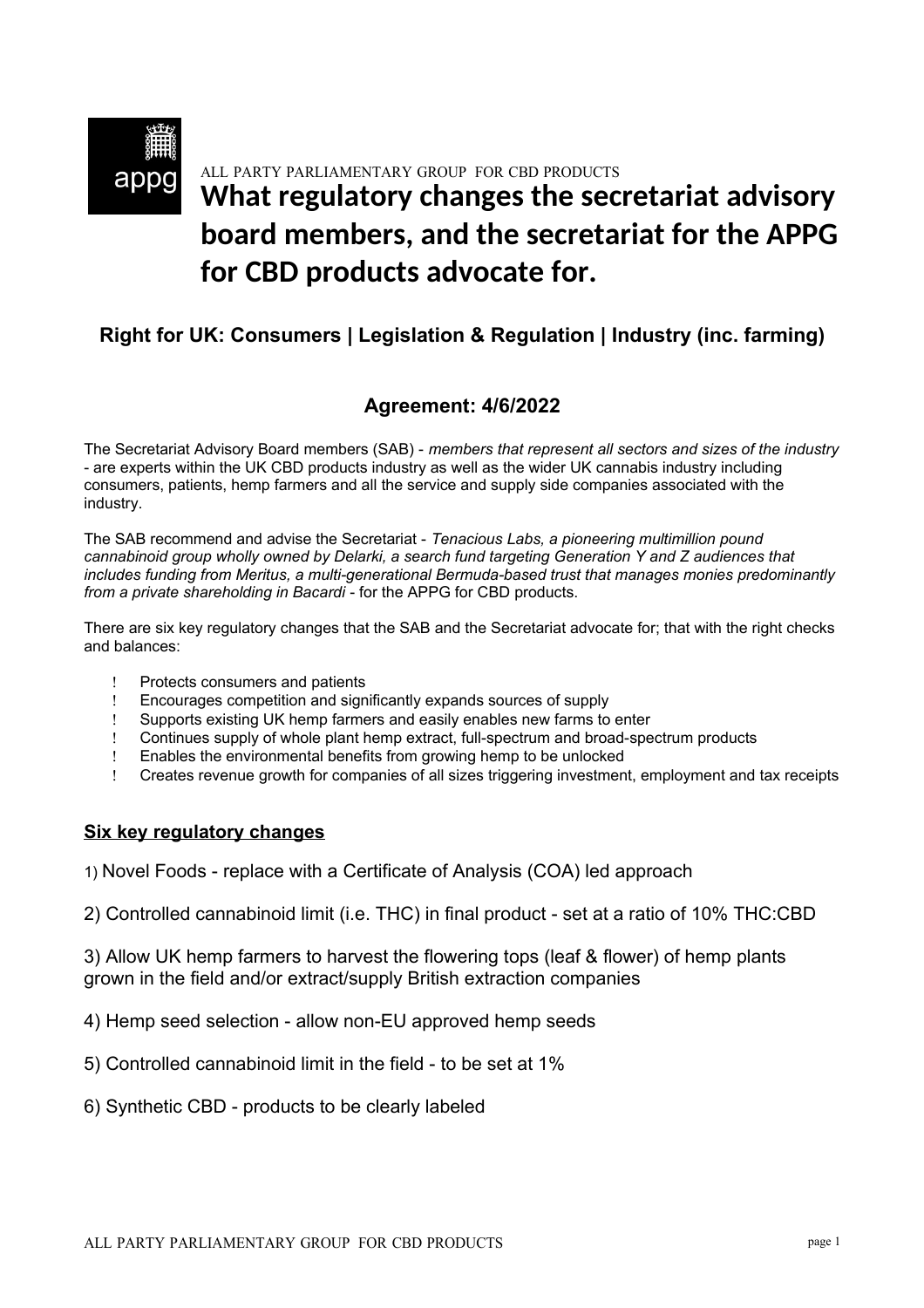#### **Contents**

| Appendix 1 - Novel Foods - Replace with a Certificate of Analysis (COA) led approach3<br>A certificate of analysis (COA) is a report that should be produced by an independent laboratory<br>on the finished product. Minimum reporting level: Potency; i.e. cannabinoids contained within said<br>product and results displayed as mg/g, % and the Limit of Quantification (LOQ). (See appendix 8                                                                                                                                                                                                |
|---------------------------------------------------------------------------------------------------------------------------------------------------------------------------------------------------------------------------------------------------------------------------------------------------------------------------------------------------------------------------------------------------------------------------------------------------------------------------------------------------------------------------------------------------------------------------------------------------|
| Appendix 2 - Controlled cannabinoid limit in final product - Set at a ratio of 10% THC:CBD5<br>Any cannabinoid that is a cannabinol derivative is currently illegal in the UK. At present there are<br>twelve cannabinoids classified as controlled substances, simplified as THC, CBN & THCV5                                                                                                                                                                                                                                                                                                    |
| Appendix 3 - Allow UK hemp farmers to harvest the flowering tops of hemp plants grown in the field<br>When a hemp crop is ready for harvesting, a UK farmer may process the plant for seed and<br>fibre/stalk only. The flowering tops - where the CBD is pressed/extracted from the trichomes -<br>must be destroyed. It is crucial that the Government reforms Home Office licenses in order for UK<br>hemp farmers to extract CBD from the hemp plant and this does not include any additional<br>requirements i.e. security than already exists. This does not exclude the right to grow hemp |
| The Home Office provides licenses for the cultivation of hemp, defined as cannabis plants with a<br>low level of tetrahydrocannabinol (THC). UK farmers can grow hemp under license. The variety of<br>hemp that can be grown must come from an approved EU certified seed that will produce a plant<br>with less than 0.2% THC. There are 81 EU certified seed varieties available for famers to choose                                                                                                                                                                                          |
| Hotter temperatures and drought conditions naturally increase THC concentration in all hemp<br>varieties. The UK is stuck at 0.2% THC (dry weight) for hemp and still restricted to certified EU<br>varieties. If a hemp crop tests over the allowed legal dry-weight limit then it has to be destroyed.<br>All ten Scottish farms growing hemp (Finola seed variety) is often tested over the 0.2% THC limit                                                                                                                                                                                     |
| For the avoidance of doubt, the majority of CBD products are made from natural CBD obtained<br>from the hemp plant. Synthetic CBD products are made using chemical or biological processes in                                                                                                                                                                                                                                                                                                                                                                                                     |
| Consistency in the communication of the different types of CBD food supplement products is key                                                                                                                                                                                                                                                                                                                                                                                                                                                                                                    |
|                                                                                                                                                                                                                                                                                                                                                                                                                                                                                                                                                                                                   |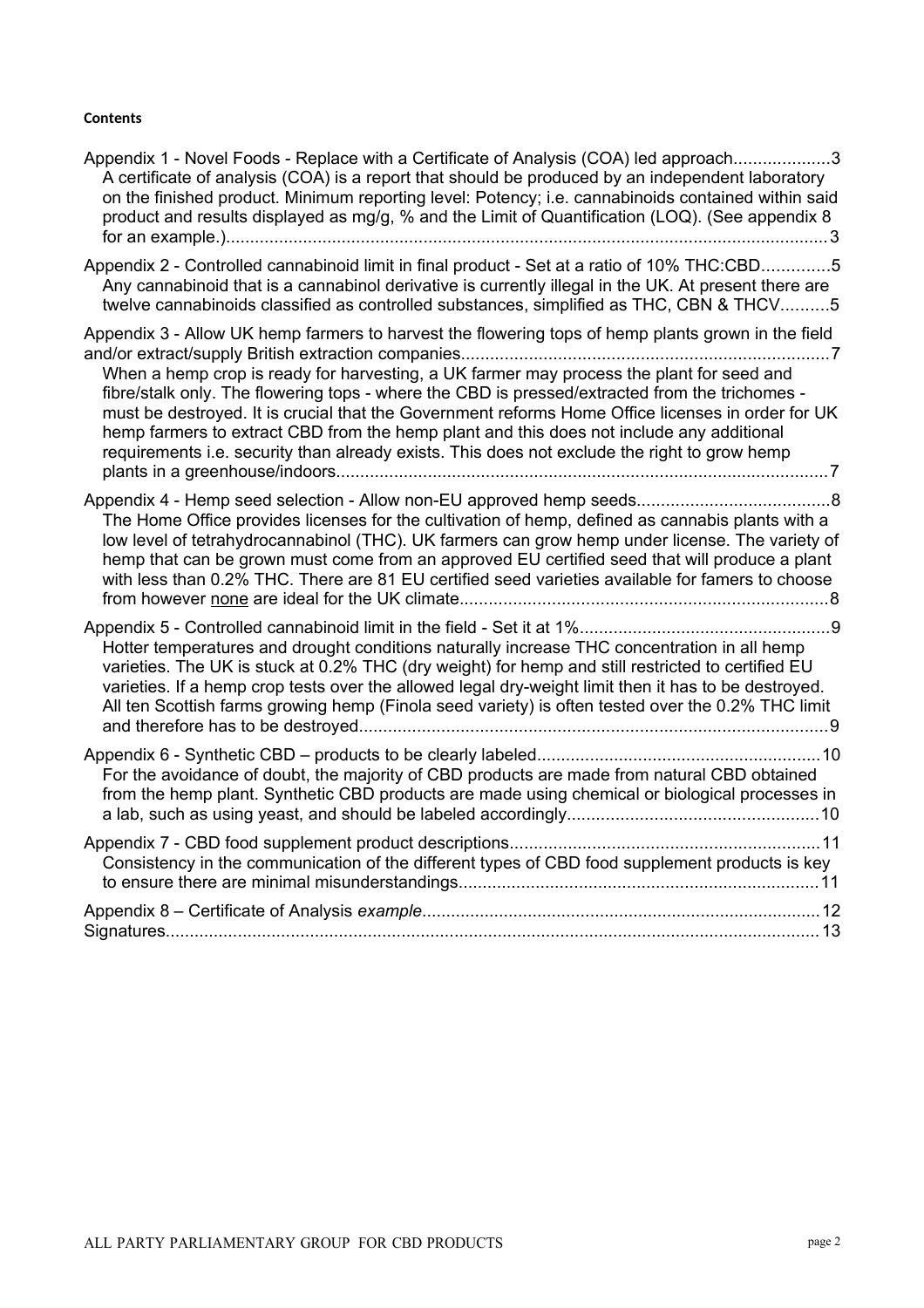## <span id="page-2-0"></span>**Appendix 1 - Novel Foods - Replace with a Certificate of Analysis (COA) led approach**

<span id="page-2-1"></span>**A certfcate of analysis (COA) is a report that should be produced by an independent laboratory on the**  finished product. Minimum reporting level: Potency: i.e. cannabinoids contained within said product and results displayed as mg/g, % and the Limit of Quantification (LOO). (See appendix 8 for **an example.)**

COAs are transparent and make all products equal.

COAs directly benefit consumers.

Gold standard full-panel COAs test for and report on: Potency, Heavy Metals, Pesticides, Residual Solvents, Microbiological, Mycotoxins, Terpenes and Flavonoids.

'Novel Foods' - January 29th 2019 the European Union (EU) specifically, the European Foods Standards Agency (EFSA) announced/added hemp extracts and hemp-derived products containing cannabinoids including CBD to a list known as Novel Foods.

Inclusion in The Novel Food Catalogue does not create Law.

The Novel Food catalogue is a EU guideline document developed by the European Commission and it is not, legally binding.

On the 31st of January 2020 the UK stopped being a member of the European Union (EU) enabling the UK to do things differently, better, more efficiently and that applies to self-generated EU bureaucracy that has left the UK lagging behind other countries.

On the 13th February 2020 the UK Food Standards Agency (FSA) stated that all CBD products on the UK market must have a novel food application through the validation phase of the review process before 31 March 2021.

The FSA chose to inherit this costly and counterproductive approach from the EU rather than build upon post-Brexit freedoms most likely due to a lack of experience and understanding of the hemp farming industry as a whole and CBD products.

A novel food application involves the creation of a **very large dossier** of complex and costly information that **serves no benefit to the end consumer** and is a process that is flawed from the outset:

**Anti-competitive**. Novel Food Primary Dossier applications are initially required and only large multi-national corporations have the capital, resource, infrastructure and scale to submit these to the FSA. **This approach significantly limits, controls and monopolises the supply**; many excellent international small hemp farmers, hemp CBD produces are now excluded and **there is absolutely no possibility of the creation, the innovation of a UK hemp CBD product industry**; think UK artisan bread, chocolate producers, small batch regional wine producers, craft beer producers this could be applied to [CBD oil producers,](https://budandtender.com/) CBD product producers, hemp farmers.

No transparency, governance, accountability, regulatory oversight including auditing of the process, appeals process with independent adjudication that is fair, open and consistent.

No benefit to the environment. With the majority of hemp CBD products being imported, there is no benefit to CO2 emissions. Hemp grown in the UK could significantly support the Governments decarbonisation plan hemp absorbs more CO2 than any other plant, up to 15 tonnes per hectare.

Completely disproportionate approach that is not in the public interest. Novel Food dossiers are made up of:

#### Dossier:

- $\circ$  Primary: 180 pages, appendices: 300 pages, drafted by a team of 2-4 specialists including;
	- academics, researches, scientists,
	- product & production specialists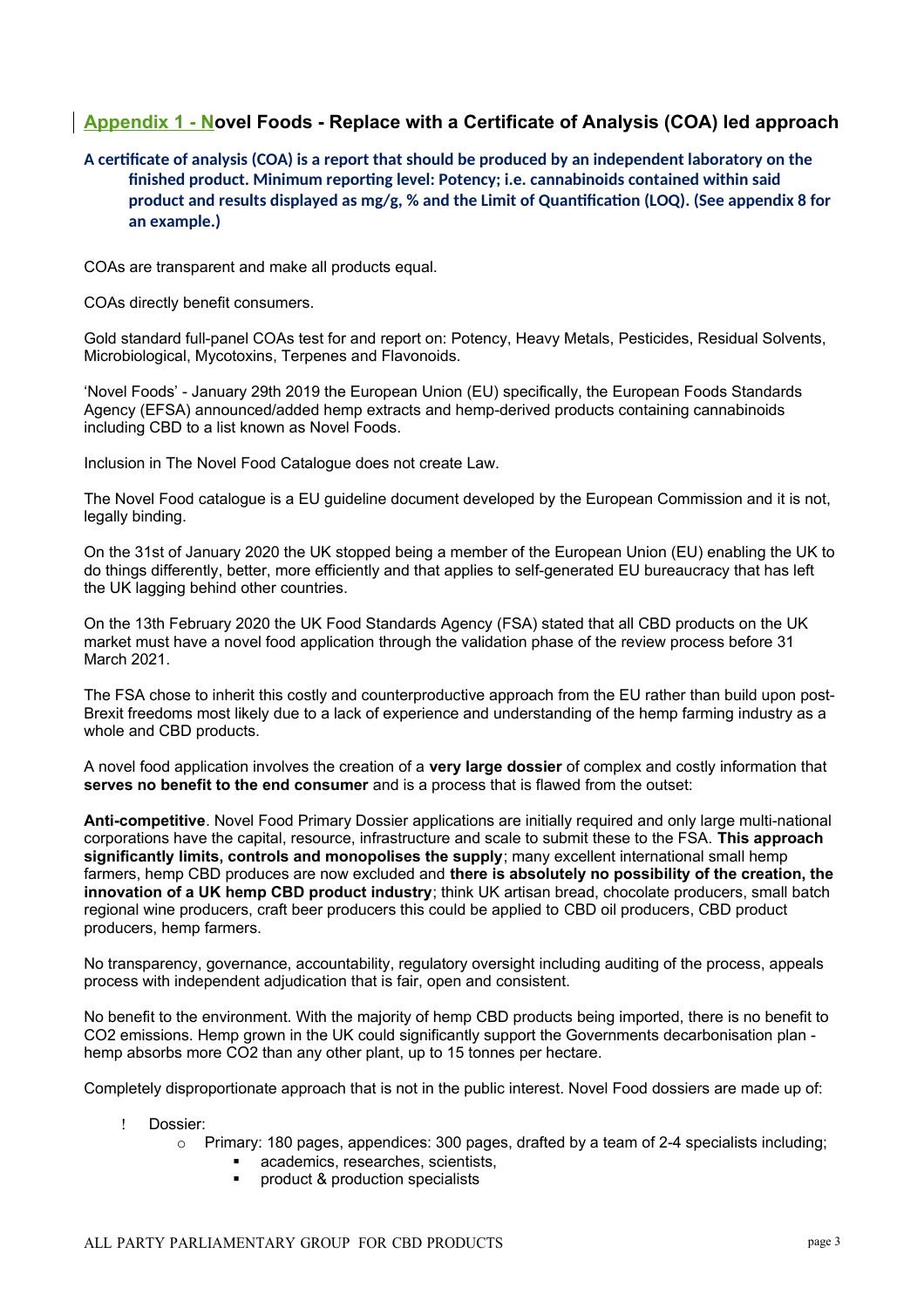- **with on going support and funding required.**
- Cost:
	- o Primary dossier: between £350k & £1m
	- o Secondary dossier: £10k-£30k
- Should include (per hemp ingredient):
- ! Preamble:
	- o Company
	- o Products
	- o Examples
- ! Applicant<br>! Character
- Characterisation of the novel food, technical & scientific data
- ! Key dates
- Legal position of products
- ! Safety<br>! Produc
- **Products**
- Production process
- Compositional data, cannabinoid profile
- Pathogenic microbiology
- Stability
- Specifications
- History of use (written by an academic; duplication across all applications)
- Proposed uses, use levels and anticipated intake
- Target population
- Absorption, distribution, metabolism and excretion (inc. scientific studies)<br>
Nutritional information
- ! Nutritional information<br>! Toxicological informati
- Toxicological information:
	- $\circ$  Genotoxicity and Sub-chronic toxicity (rat study),
	- o Hepatotoxicity,
	- o Immunotoxicity.
	- o 90-day toxicity data that can cost between £300k & £1m
- Allergenicity
- Conclusion

The premise of the Novel Food application process is safety however a COA achieves this incredibly efficiently and is a direct benefit for consumers.

For the avoidance of doubt, whole-plant extract is not a novel food and therefore does not fall part of the novel food process, guidance unlike synthetic CBD.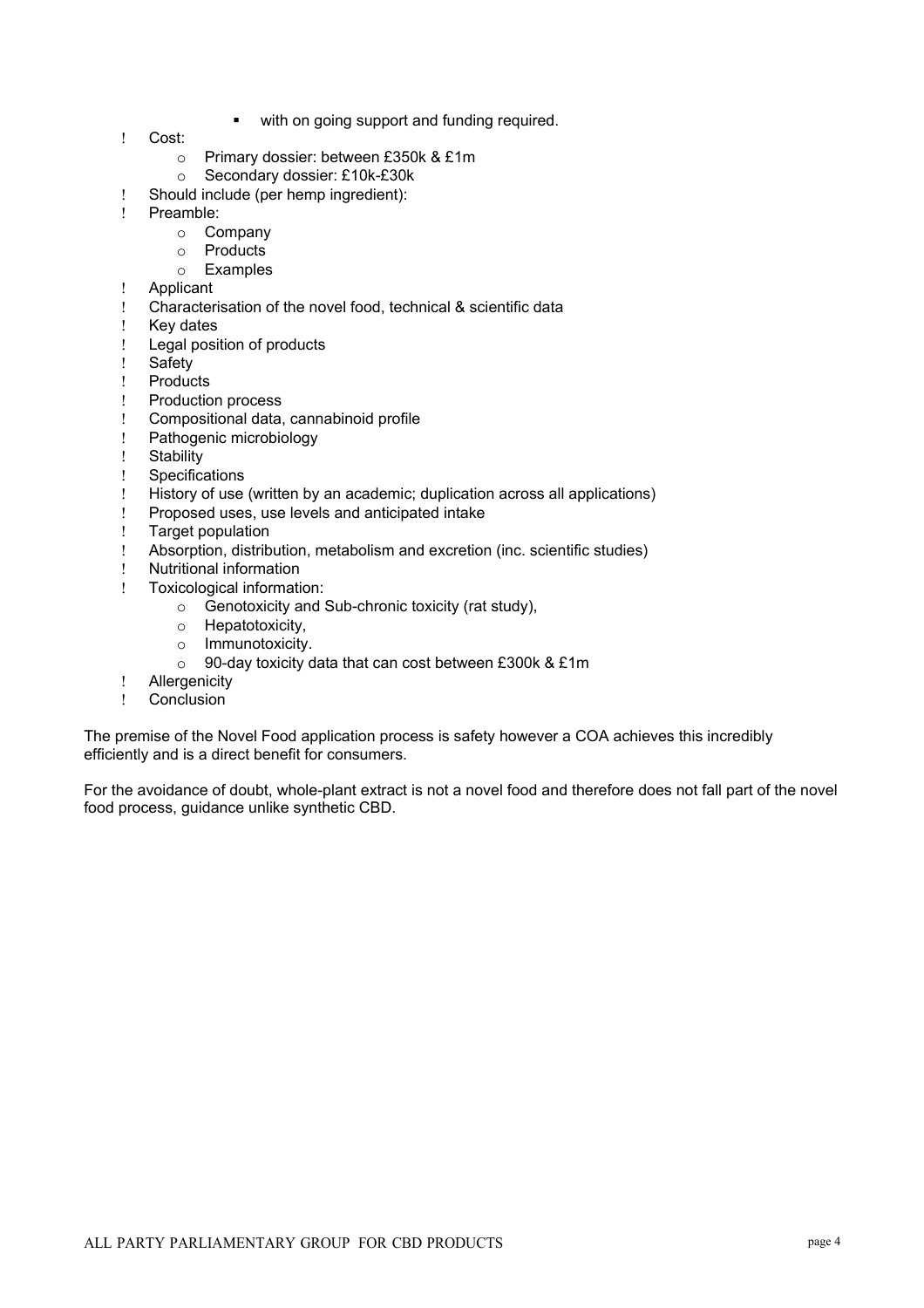<span id="page-4-1"></span>Appendix 2 - Controlled cannabinoid limit in final product - Set at a ratio of 10% THC:CBD

#### <span id="page-4-0"></span>**Any cannabinoid that is a cannabinol derivatve is currently illegal in the UK. At present there are twelve cannabinoids classifed as controlled substances, simplifed as THC, CBN & THCV.**

#### The 1mg rule

Regulation 2 (Interpretation) of the The Misuse of Drugs Regulations 2001 (MDR) provides that some products may, in limited circumstances, be considered 'exempt' from control, notwithstanding their 'controlled drug' content.

The regulation<sup>[1](#page-4-2)</sup> sets out:

An "exempt product" means a preparation or other product consisting of one or more component parts, any of which contains a controlled drug, where

a) the preparation or other product is not designed for administration of the controlled drug to a human being or animal;

b) the controlled drug in any component part is packaged in such a form, or in combination with other active or inert substances in such a manner, that it cannot be recovered by readily applicable means or in a yield which constitutes a risk to health; and

c) no one component part of the product or preparation **contains more than one milligram of the controlled drug**

Example: A 10ml bottle of CBD oil should not contain more than 1mg total of the controlled cannabinoid. This is expressed as a percentage of 0.01% on a COA.

Limit of Quantification (LoQ) is important to ensure that the lowest concentration of a cannabinoid can be determined.

If a COA only has a LoQ of 0.05%, controlled cannabinoids could be displayed as non-detect when in fact they are present.

Anecdotally, it is widely acknowledged that hemp seed oil (available in supermarkets) contains controlled cannabinoids and significantly more than 1mg.

January 2021 Kit Malthouse MP - Minister of State for Crime and Policing - wrote to Professor Owen Bowden-Jones Chair, Advisory Council on the Misuse of Drugs (ACMD) stating:

*Government wishes to explore the possibility of creating a specific exemption in the Misuse of Drugs Regulations 2001 ('the 2001 Regulations') for CBD products which contain no more than a 'defined trace' percentage of controlled cannabinoids.*

*The 'defined trace' will be determined following further scientific testing advice. The AMCD to advise on the ''maximum dose for any non-negligible effect for controlled cannabinoids''.*

So, the amendment of the regulations for CBD products is underway however and the updating of the limit of controlled cannabinoids is yet to be set.

The ACMD/ Professor Owen Bowden-Jones has yet to advise.

Switzerland has set the THC/controlled cannabinoid limit at 1% for CBD products.

Australia has set the THC/controlled cannabinoid limit at 1% for CBD products.

US hemp farmers expect the THC/controlled cannabinoid limit to be raised from 0.3%>1%

<span id="page-4-2"></span><sup>&</sup>lt;sup>1</sup> https://www.legislation.gov.uk/uksi/2001/3998/regulation/2/made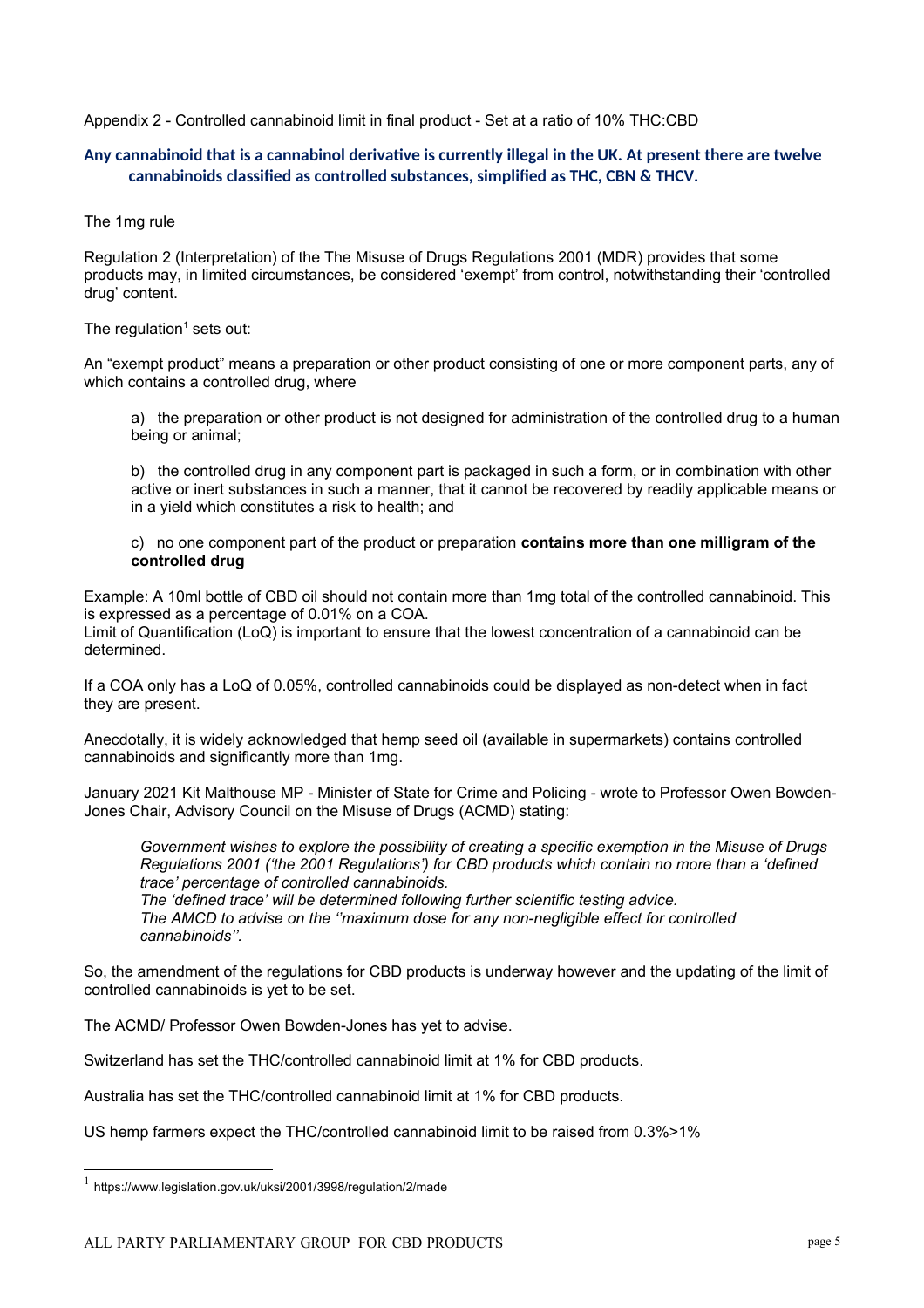The European Industrial Hemp Association (EIHA 2017) proposed, after an extensive review of the literature on the topic of THC consumption and effects, a Lowest Observed Effect Level (LOEL) of 2.5mg of THC intake per person twice daily (Sarmento et al. 2015). A total daily intake of 5 mg THC (2 x 2.5 mg) results in a LOEL of 0.07 mg THC/kg body weight (BW) per day assuming a body weight of 70kg.

Based on a 10ml bottle of CBD oil containing 1% THC (100mg) with an average of 40 servings (0.25ml) per bottle = 2.5mg of THC per serving being consumed.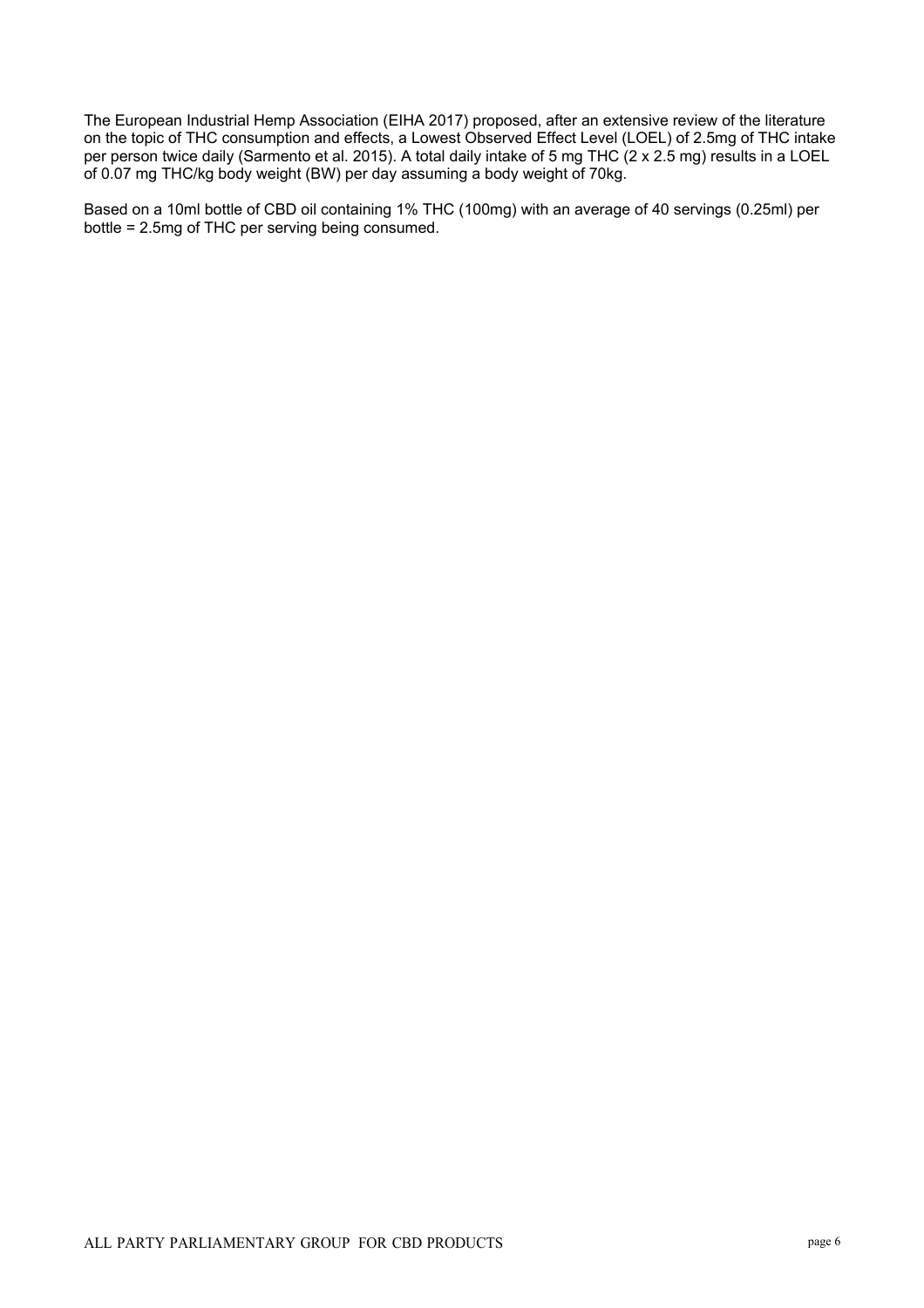#### <span id="page-6-1"></span>**Appendix 3 - Allow UK hemp farmers to harvest the flowering tops of hemp plants grown in the field and/or extract/supply British extraction companies.**

<span id="page-6-0"></span>When a hemp crop is ready for harvesting, a UK farmer may process the plant for seed and fibre/stalk **only. The fowering tops - where the CBD is pressed/extracted from the trichomes - must be**  destroyed. It is crucial that the Government reforms Home Office licenses in order for UK hemp **farmers to extract CBD from the hemp plant and this does not include any additonal requirements i.e. security than already exists. This does not exclude the right to grow hemp plants in a greenhouse/indoors.**

**No English, Welsh, Scottish or Northern Ireland farmer** can grow hemp for the production of CBD products unless they have spent circa £20-30 million and 2-5 years building a secure production facility that has the correct Home Office licenses in place **to produce a 'sample'!** which can be tested and then included in a novel food dossier application (see Appendix 1) that could then take 12-24 months to be assessed. **As it stands today, 99.9% of all hemp CBD products purchased by UK consumers - that's a +£690m p.a. industry - is imported from either, the EU, America, Switzerland, Israel and China sources/grown hemp; there is and there will be no domestic farming and production for hemp CBD products in the UK**.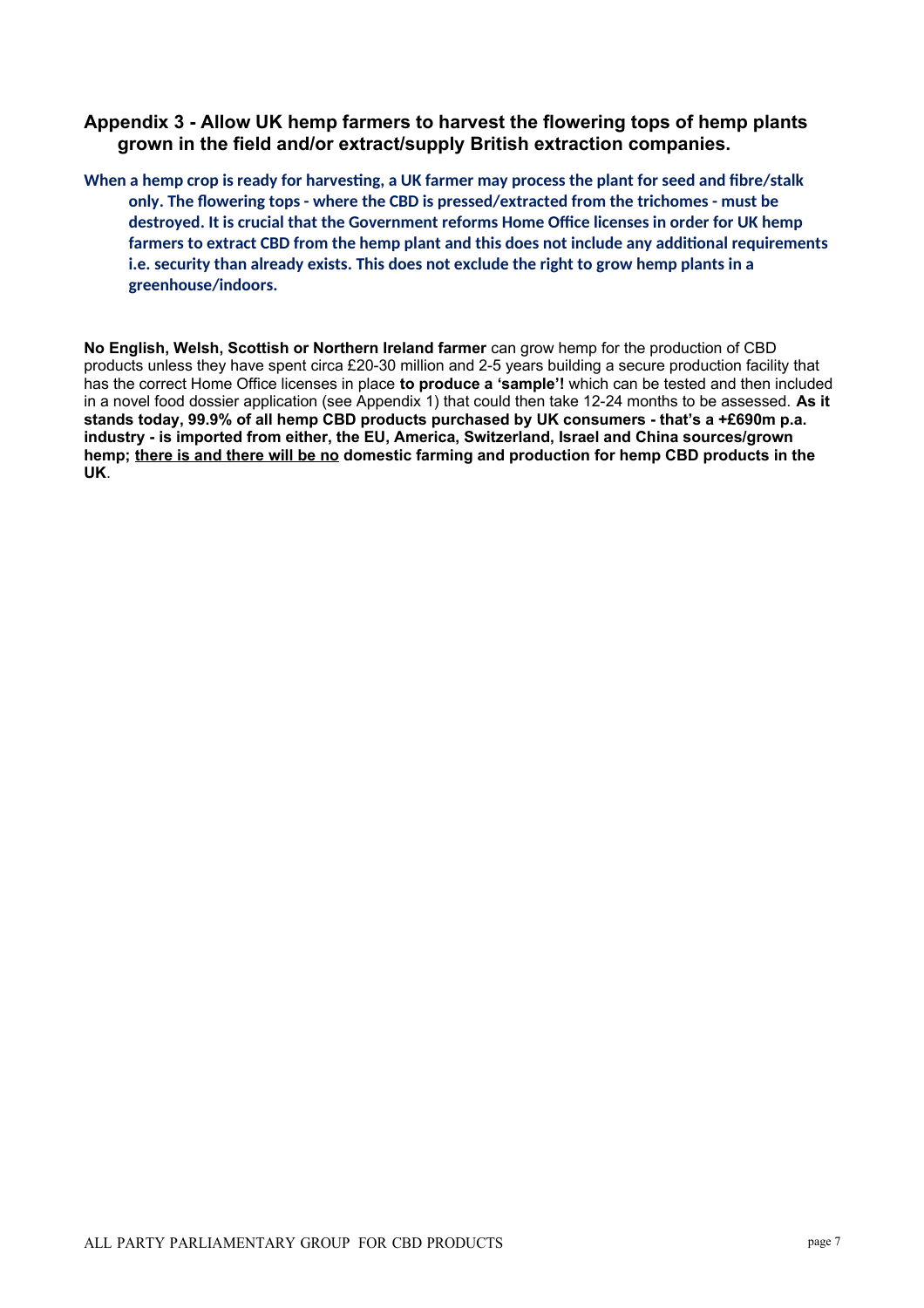#### <span id="page-7-1"></span>**Appendix 4 - Hemp seed selection - Allow non-EU approved hemp seeds**

<span id="page-7-0"></span>The Home Office provides licenses for the cultivation of hemp, defined as cannabis plants with a low level **of tetrahydrocannabinol (THC). UK farmers can grow hemp under license. The variety of hemp that can be grown must come from an approved EU certfed seed that will produce a plant with less**  than 0.2% THC. There are 81 EU certified seed varieties available for famers to choose from however **none are ideal for the UK climate.**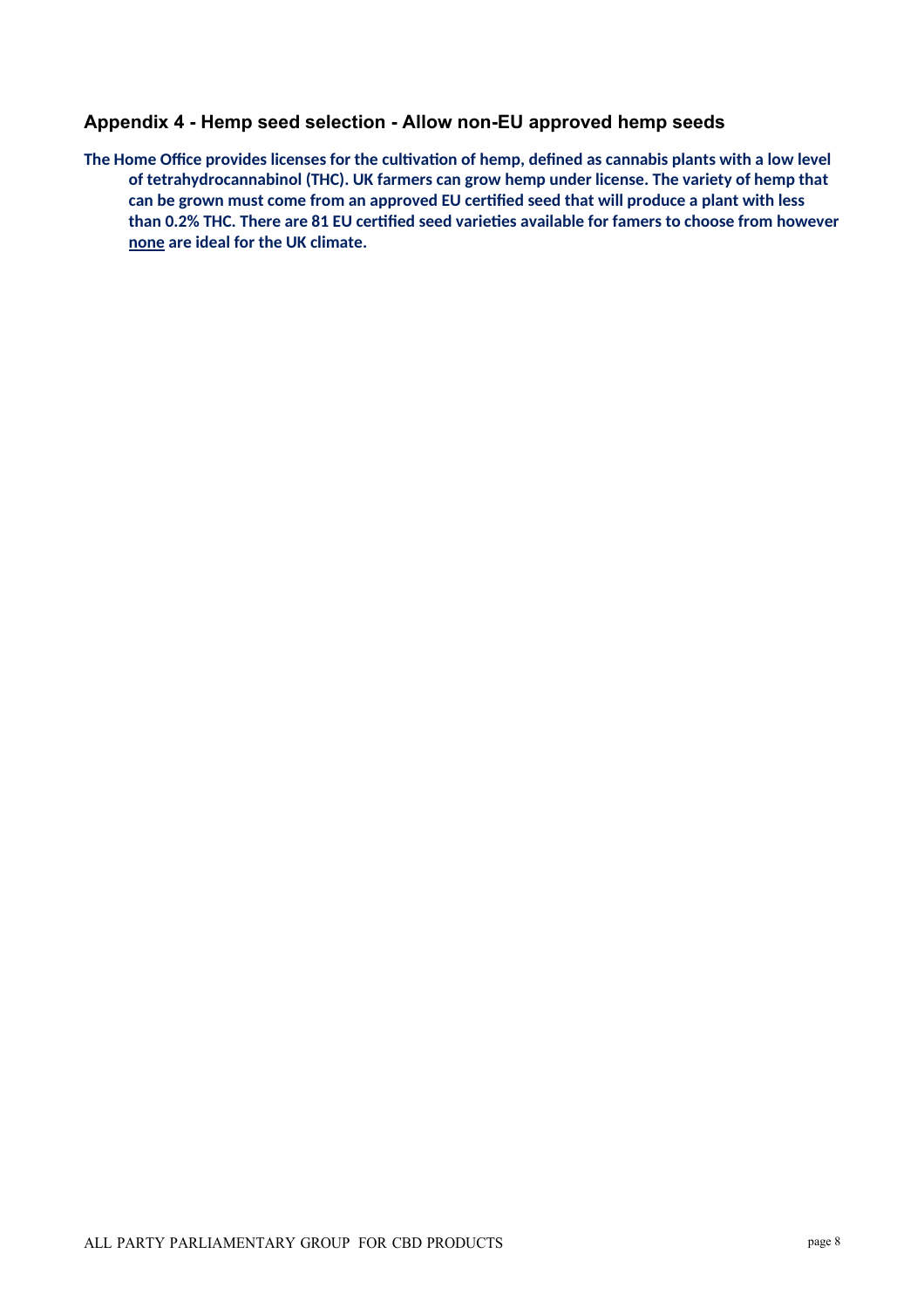# <span id="page-8-1"></span>**Appendix 5 - Controlled cannabinoid limit in the field - Set it at 1%**

<span id="page-8-0"></span>Hotter temperatures and drought conditions naturally increase THC concentration in all hemp varieties. The UK is stuck at 0.2% THC (dry weight) for hemp and still restricted to certified EU varieties. If a hemp crop tests over the allowed legal dry-weight limit then it has to be destroyed. All ten Scottish **farms growing hemp (Finola seed variety) is ofen tested over the 0.2% THC limit and therefore has to be destroyed.**

Switzerland is already at 1%, setting the THC limit for industrial hemp at 1% in 2011[2](#page-8-2)

Italy raised the limit to 0.6% so that Italian farmers were not breaking the regulations and that law enforcement didn't have to take a 'blind eye' approach with selective discriminatory enforcement because THC levels of 0.2% were rarely achieved.

World Health Organization (WHO) expert committee on drug dependence identify and acknowledge 1%<sup>[3](#page-8-3)</sup>. Hemp plants grown for fibre or oil, of limited intoxicant ability, Δ9-THC usually comprising less than 0.3% (dry weight) of upper third of flowering plants (sometimes up to 1%).

Australia has already made the amendment to 1%. Industrial Hemp Amendment Bill<sup>[4](#page-8-4)</sup> 2018 initiated the amendment of the Industrial Hemp Act 2004 to increase the permitted level of tetrahydrocannabinol (THC) in industrial hemp to no more than 1%.

Hemp farmers in America expect the THC limit to be raised to 1% due to hemp crops testing over the 0.3% limit.

The EU has raised (Oct. 2020) the THC limit in hemp from 0.2% to 0.3% but hemp farmers in the EU are still restricted to certified EU varieties. The limit was 0.5% in 1984. (See Appendix 1 - Certificate of Analysis/COA)

<span id="page-8-2"></span> $^2$  https://hemptoday.net/switzerland-moves-to-allow-production-marketing-of-planting-seeds/

<span id="page-8-3"></span><sup>&</sup>lt;sup>3</sup> 2.5.1<https://www.who.int/medicines/access/controlled-substances/Cannabis-and-cannabis-resin.pdf>

<span id="page-8-4"></span><sup>&</sup>lt;sup>4</sup> <https://www.parliament.wa.gov.au/parliament/bills.nsf/BillProgressPopup?openForm&ParentUNID=765A8A8EEADCCBEF4825826C001824A7>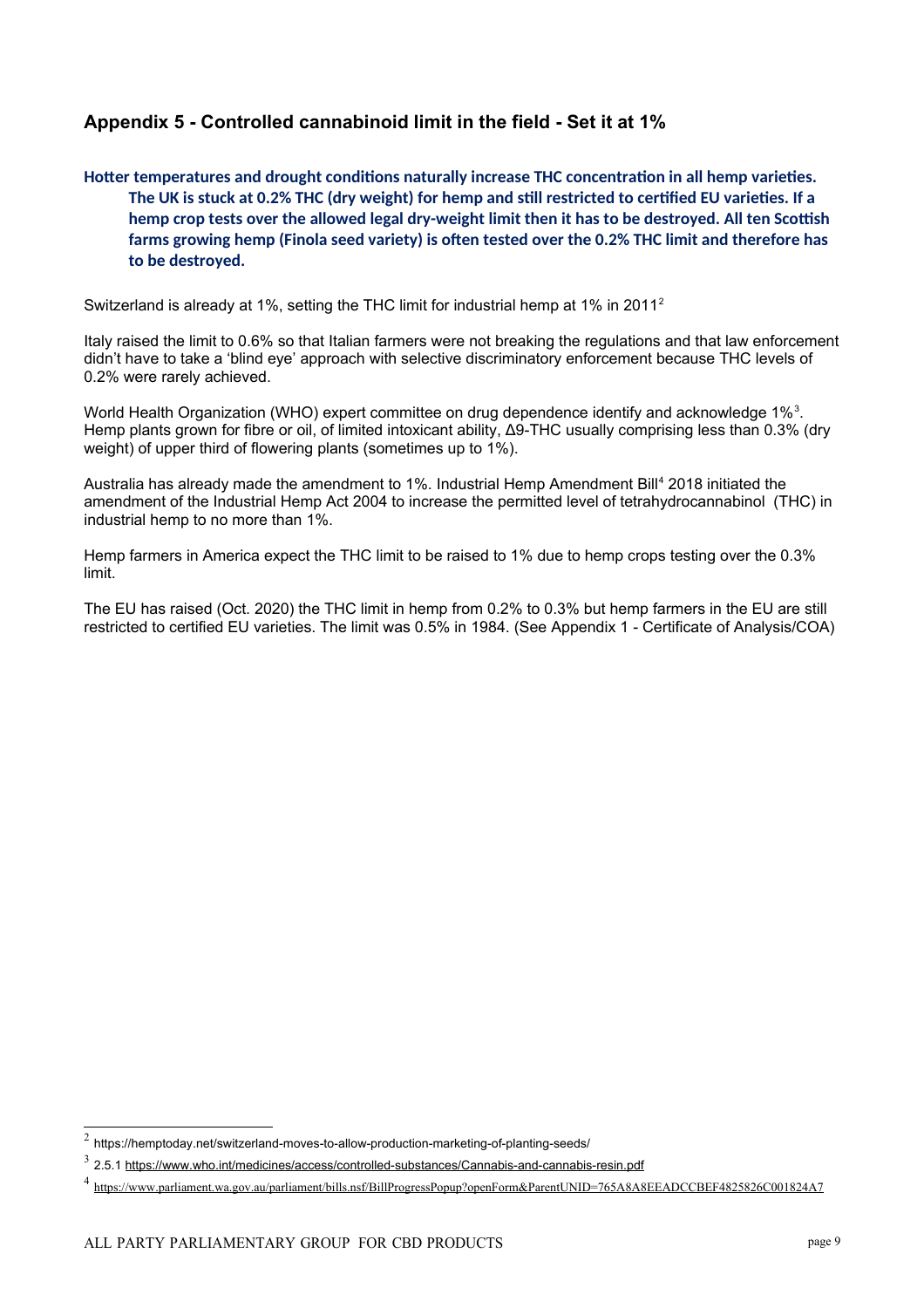## <span id="page-9-1"></span>**Appendix 6 - Synthetic CBD – products to be clearly labeled**

<span id="page-9-0"></span>**For the avoidance of doubt, the majority of CBD products are made from natural CBD obtained from the**  hemp plant. Synthetic CBD products are made using chemical or biological processes in a lab, such **as using yeast, and should be labeled accordingly.**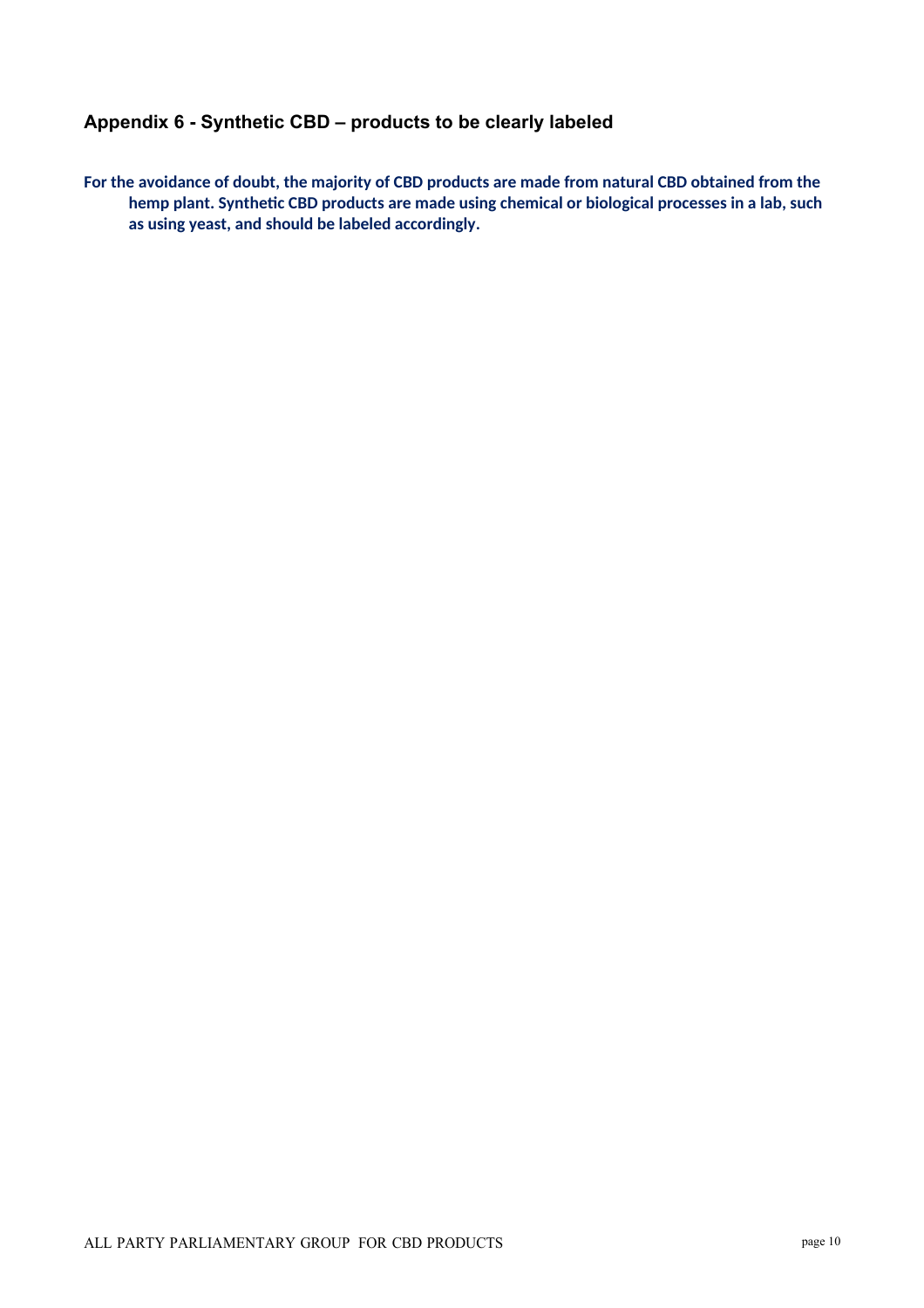# <span id="page-10-1"></span>**Appendix 7 - CBD food supplement product descriptions**

#### <span id="page-10-0"></span>Consistency in the communication of the different types of CBD food supplement products is key to ensure **there are minimal misunderstandings.**

Whole plant hemp extract - all parts of the plant

Full-spectrum - whole plant with naturally occurring levels of controlled cannabinoids

Broad-spectrum - whole plant with trace levels of controlled cannabinoids

Narrow-spectrum - whole plant with one or two cannabinoids

No-spectrum, isolate - pure single cannabinoid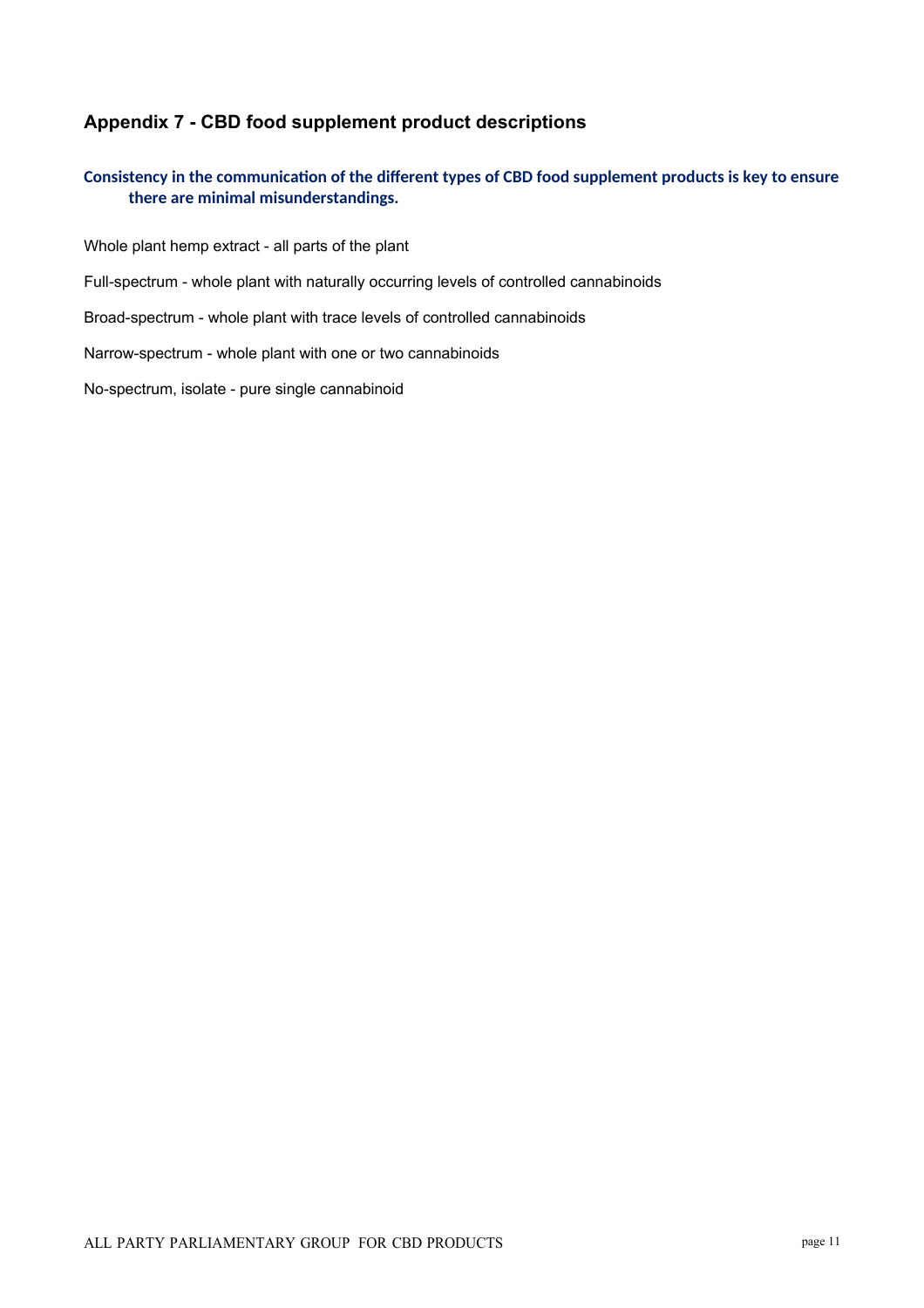# <span id="page-11-0"></span>**Appendix 8 – Certificate of Analysis** *example*